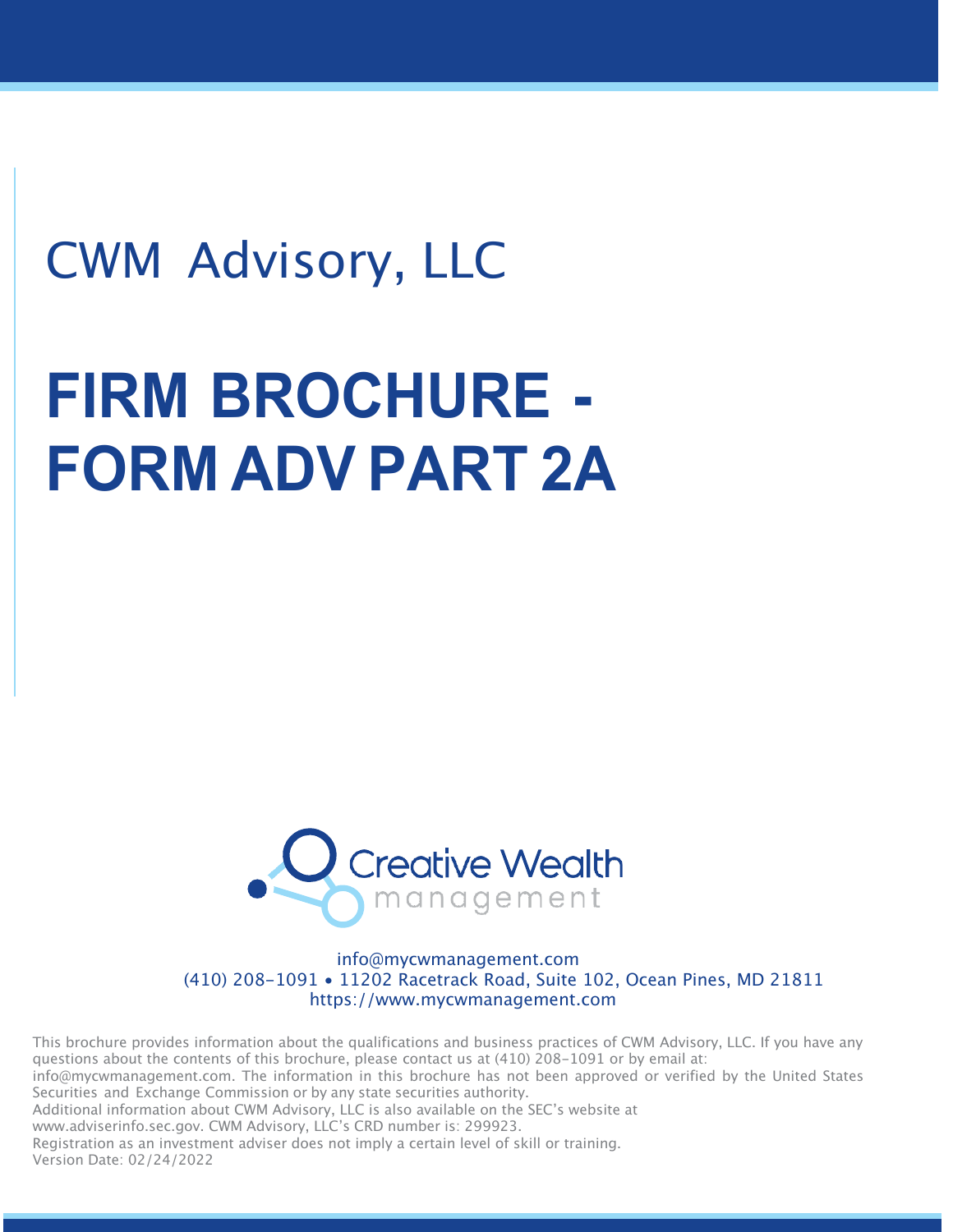### **Item 2: Material Changes**

The material changes in this brochure from the last annual updating amendment of CWM Advisory, LLC on February 16, 2021, are described below. This list summarizes changes to policies, practices or conflicts of interests only.

- CWM Advisory, LLC has updated their financial services to include Creative External Solutions (Item 4.B).
- CWM Advisory, LLC has updated their AUM (Item 4.E).
- CWM Advisory, LLC has updated their fee structure for ongoing financial planning services to include Creative External Solutions (Item 5.A)
- CWM Advisory, LLC has added Tristan Lee Jacobi, CFP® as managing partner (Item 10.C).
- CWM Advisory, LLC is no longer offering Estate Planning services through Helios Integrated Planning (Item 5).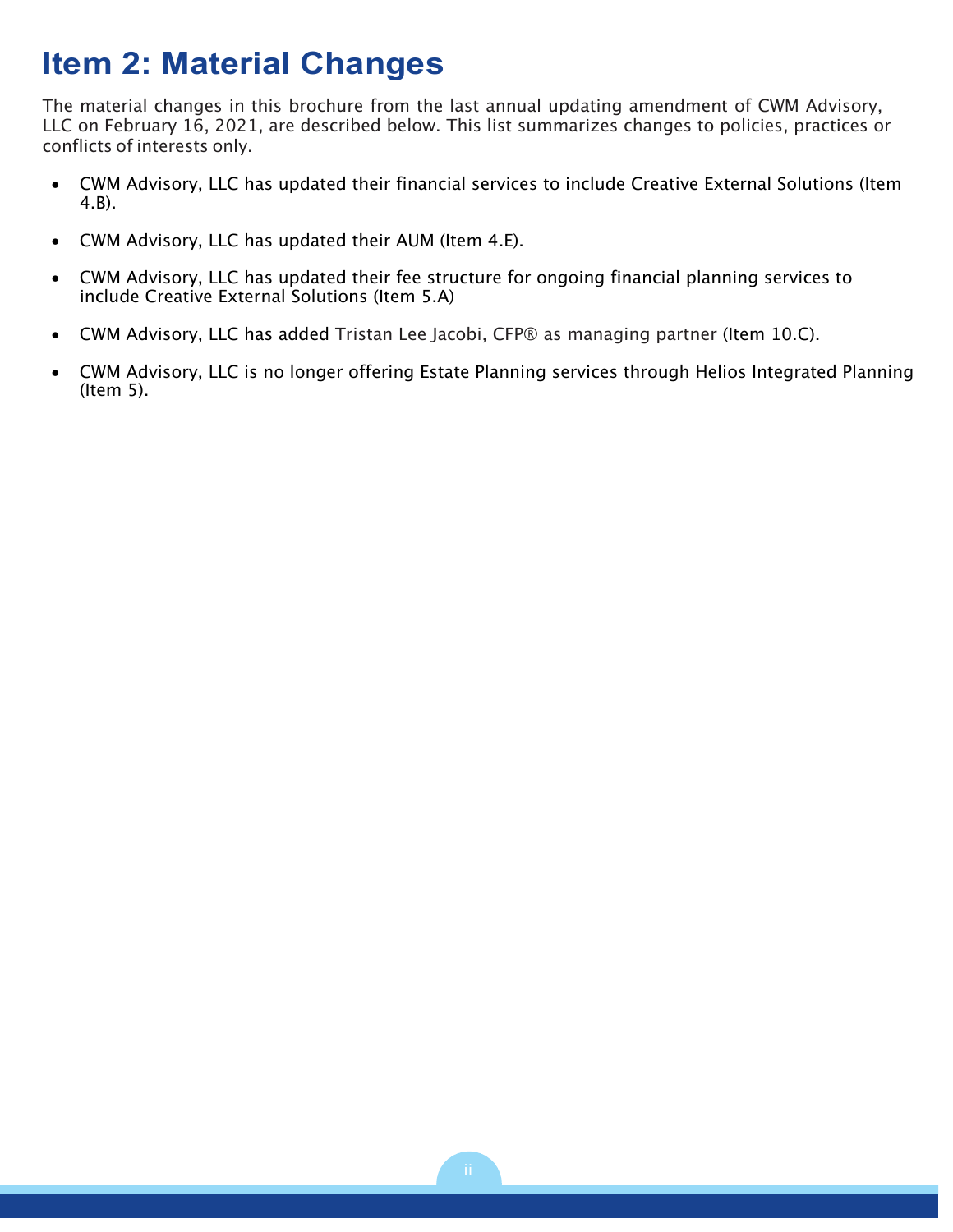### **Item 3: Table of Contents**

| Item 1: Cover Page                                                                               |  |
|--------------------------------------------------------------------------------------------------|--|
|                                                                                                  |  |
|                                                                                                  |  |
|                                                                                                  |  |
|                                                                                                  |  |
|                                                                                                  |  |
|                                                                                                  |  |
|                                                                                                  |  |
|                                                                                                  |  |
|                                                                                                  |  |
| Item 11: Code of Ethics, Participation or Interest inClient Transactions and Personal Trading 12 |  |
|                                                                                                  |  |
|                                                                                                  |  |
|                                                                                                  |  |
|                                                                                                  |  |
|                                                                                                  |  |
|                                                                                                  |  |
|                                                                                                  |  |
|                                                                                                  |  |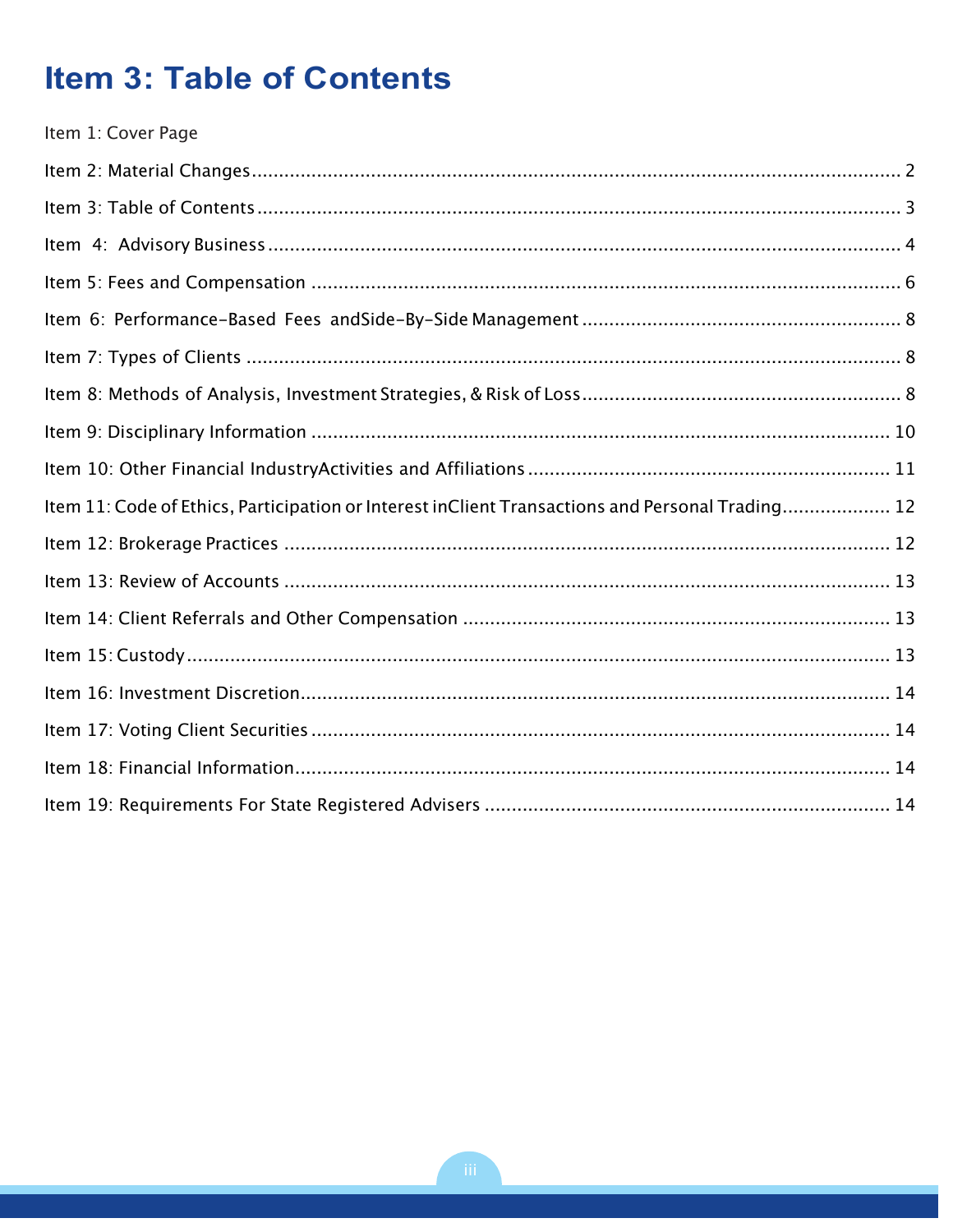### **Item 4: Advisory Business**

#### **A. Description of the Advisory Firm**

CWM Advisory, LLC is a Limited Liability Company organized in the State of Maryland. The firm was formed in November 2018, and the principal owner is Harold Lynn Carmean.

#### **B. Types of Advisory Services**

#### *Selection of Other Advisers Services*

CWM Advisory, LLC directs clients to third-party investment advisers, specifically SEI, to manage all or a portion of the client's assets. Before selecting other advisers for clients, CWM Advisory, LLC will always ensure those other advisers are properly licensed or registered as an investment adviser.CWM Advisory, LLC then makes investments with a third- party investment adviser by referring the client to the third-party adviser. CWM Advisory, LLC will be involved in the initial and end phases of the portfolio management process provided by SEI. Initially, CWM Advisory, LLC will identify a client or prospect's investment goals and risk tolerance. SEI then works closely with CWM Advisory, LLC to ensure the client is placed into a SEI strategy that is best suited to meet the client' financial goals and needs. The asset allocation, portfolio design, investment manager selection, portfolio construction, tax management, and risk management are completed by the SEI Investment Management Unitas part of the investment process. SEI monitors the portfolio(s) on an ongoing basis and make changes to the above mentioned components as necessary. CWM Advisory, LLC should on a regular basis monitor the investor's needs, risk tolerance, and goals and notify SEI if there are any changes that may impact the client account. CWM Advisory, LLC reviews performance of all SEI accountsduring their quarterly review meetings with clients. The client goals act as the primary benchmark for measuring account performance. Standardized benchmarks (i.e S&P500, Barclays Agg, etc.) are used as well to provide context and relative performance data.

Prior to introducing Pennsylvania clients to another investment advisor, CWM Advisory, LLC will be responsible for determining the following:

- whether the investment advisor is registered with the Pennsylvania Departmentof Banking and Securities under Section 301 of the Pennsylvania Securities Act of 1972 ("1972 Act") whether the investment advisor is relying on an exclusion from the definition of investment advisor under Section 102(j) of the 1972 Act;
- whether the investment advisor is relying on an exemption from registration under Section 302(d) of the 1972 Act; or
- if the investment advisor is registered with the Securities and Exchange Commission, and whether it has filed a Notification Filing with the Pennsylvania Department of Banking and Securities under Commission Regulation 303.015(a).

#### *Financial Planning*

Financial plans and financial planning may include but are not limited to: investment planning; life insurance; tax concerns; retirement planning; college planning; and debt/credit planning.

#### *Consulting Services Provided by Third-Party Advisers*

CWM Advisory, LLC offers consulting services to pension or other employee benefit plans (including but not limited to 401(k) plans) through a third-party. CWM Advisory, LLC may advise a client to a third-party administrator and record keeper, PCS Retirement ("PCS"). PCS is an independent firm used for administration purposes only and run by attorneys. PCS Retirement supports investment managers by accepting delegation of fiduciary responsibility under ERISA Section 3(38). MilleniuM Investment and Retirement Advisors ("MIRA") will be the investment manager for the client's assets. For retirement plan sponsors, MilleniuM serves as an unconflicted "independent fiduciary".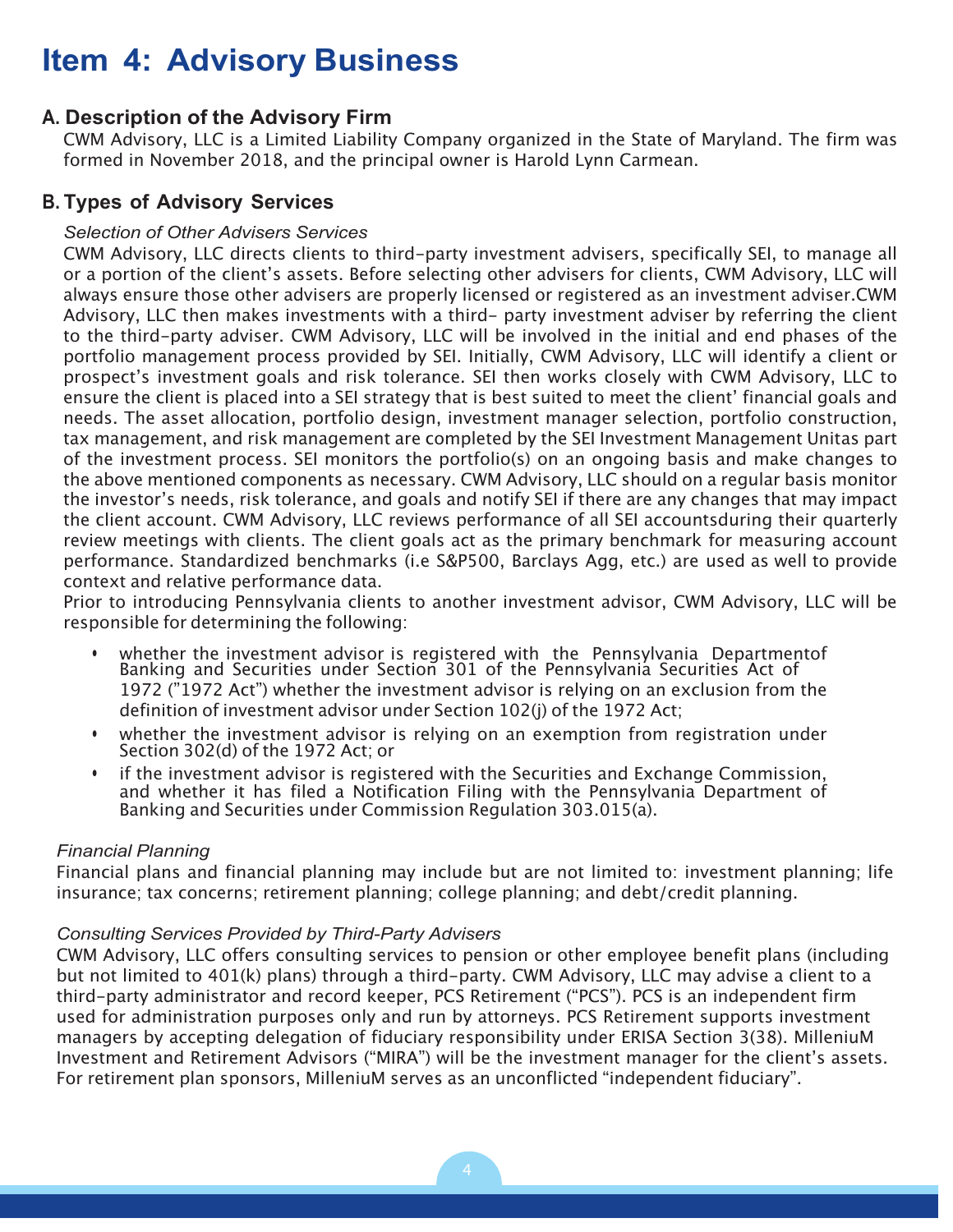MIRA accepts the fiduciary liability under ERISA. The asset allocation, portfolio design, investment manager selection, portfolio construction, and risk management are completed by PCS Retirement and MilleniuM Investment and Retirement Advisors. CWM Advisory, LLC provides investor education only.

#### *Ongoing Financial Planning Services*

Ongoing financial planning services may include:

- 1. Initial Consultation (Free)
	- a.Assess current financial situation and discuss the financial planning process and services
- 2. Detailed Meeting to go through clients' financial situation in depth and better understanding of client's financial goals and concerns
- 3. Client Recommendation Meeting
	- a.Delivery of a financial plan including current net worth (Balance Sheet), goals, action items, andmore
	- b.Recommendations
	- c. Client walkthrough of plan and any questions

Included in the ongoing plan:

1. Quarterly check-ins with clients to assess financial plan, implementation of the plan, limitations, and adjustments needed, and assessment of new variables in a client's financial picture

2. End of Year meeting to discuss financial plan

- *Financial Planning Services include:*
	- 1. Budget / Cash Flow Analysis
		- 2. Asset Monitoring
	- 3. Goal Setting & Planning
	- 4. Debt Management
	- 5. Retirement Planning
	- 6. Income Distribution Planning
	- 7. Education Planning & Funding
	- 8. Charitable Gifting & Philanthropic Planning
	- 9. Employee Retirement Strategies
	- 10. Estate Planning
	- 11. Tax Planning
	- 12. Life Insurance Analysis
	- 13. Long Term Care Analysis
	- 14. Creative External Solutions

#### *Services Limited to Specific Types of Investments*

CWM Advisory, LLC does not recommend securities. If CWM Advisory, LLC chooses a SEI strategy or an approved manager, all buys, and sells are made by the SEI Investment Management Unit and/or the underlying investment managers.

#### **C. Client Tailored Services and Client Imposed Restrictions**

CWM Advisory, LLC will tailor a program for each individual client. This will include an interview session to get to know the client's specific needs and requirements as well as a plan that will be executed by CWM Advisory, LLC on behalf of the client. CWM Advisory, LLC may use model allocations together with a specific set of recommendations for each client based on their personal restrictions, needs, and targets. Clients may impose restrictions in investing in certain securities or types of securities in accordance with their values or beliefs. However, ifthe restrictions prevent CWM Advisory, LLC from properly servicing the client account, or if the restrictions would require CWM Advisory, LLC to deviate from its standard suite of services, CWMAdvisory, LLC reserves the right to end the relationship.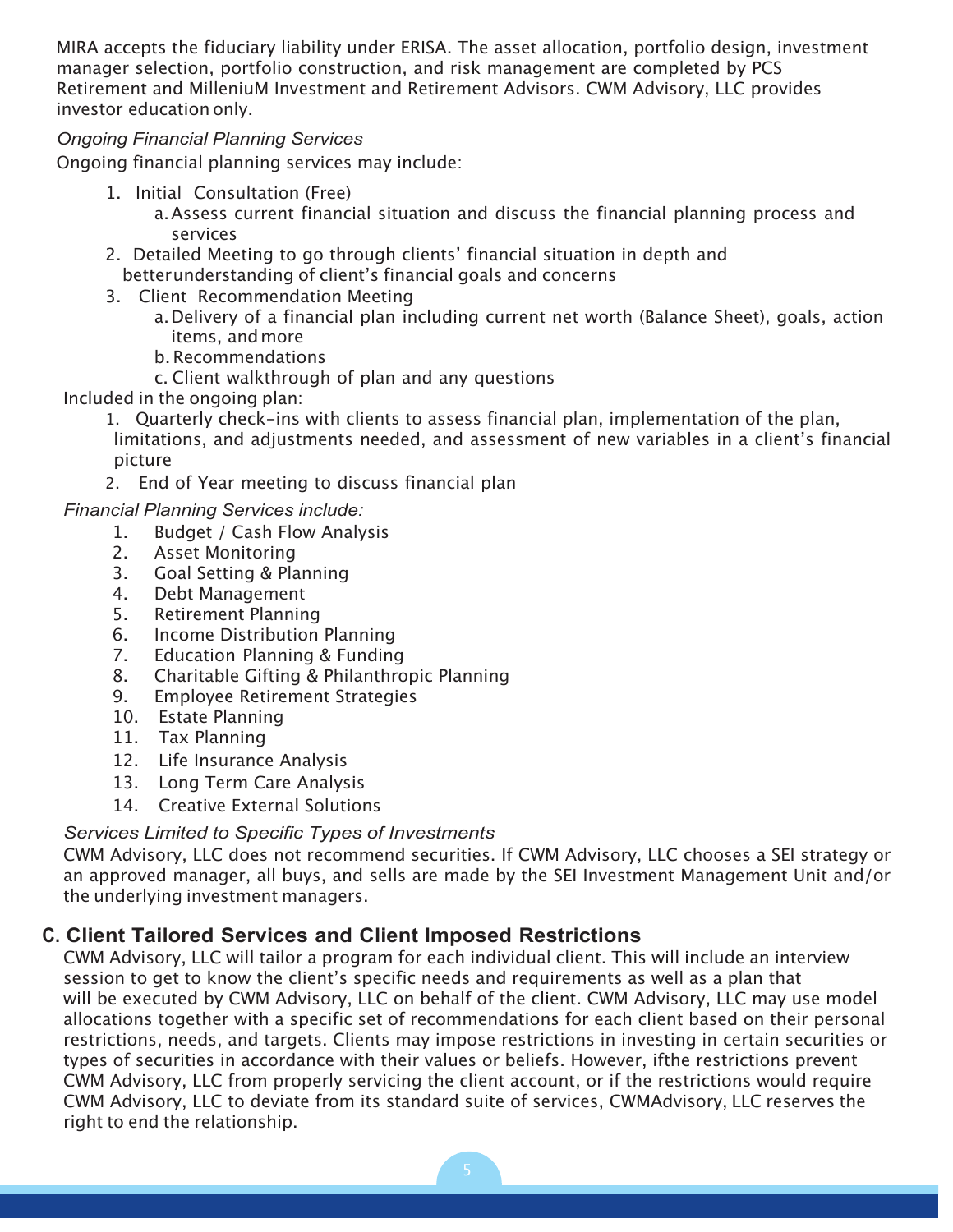#### **D. Wrap Fee Programs**

A wrap fee program is an investment program where the investor pays one stated fee that includes management fees, transaction costs, and certain other administrative fees. CWM Advisory,LLC does not participate in wrap fee programs.

#### **E.Assets Under Management**

CWM Advisory, LLC has the following assets under management:

| <b>Discretionary Amounts:</b> | <b>Non-Discretionary Amounts:</b> | <b>Date Calculated:</b> |
|-------------------------------|-----------------------------------|-------------------------|
| SΩ                            | \$67,992,756                      | January 2022            |

### **Item 5: Fees and Compensation**

#### **A. Fee Schedule**

#### *Selection of Other Advisers Fees*

CWM Advisory, LLC will receive its standard fee on top of the fee paid to the third party adviser. These fees are negotiable. This relationship will be memorialized in each contract between CWM Advisory, LLC and each third-party adviser. The fees will not exceed any limit imposed by any regulatory agency. Specifically, CWM Advisory, LLC will direct clients to SEI Investments Management Corp CRD#105146 (SEI). CWM Advisory, LLC's fees are based upon the value of assets under management with a minimum fee of 0.00% and a maximum fee as outlined below.

| <b>Total Assets</b>           | <b>CWM Advisory, LLC's</b><br>Fee | <b>SEI's Fee</b> | <b>Total Fee</b> |
|-------------------------------|-----------------------------------|------------------|------------------|
| First \$2,000,000             | 1.00%                             | Up to 1.25%      | Up to 2.25%      |
| $$2,000,001 -$<br>\$4,000,000 | .75%                              | Up to 1.25%      | Up to 2.00%      |
| $$4,000,001 +$                | .50%                              | Up to 1.25%      | Up to 1.75%      |

CWM Advisory, LLC's fee is calculated and deducted from client accounts by SEI Investments Management Corp. SEI's system will calculate the fee based on the market value of the last day inthe month. The market value is multiplied by the advisory fee and then divided by 12 (months). Thefee calculation will always take place on the very next business day while the fee will be deductedfrom the client account(s) around a week later. Fee collection may be staggered to allow for thesystem to raise cash prior to pulling the fees. These fees are negotiable.

#### *Consulting Services Provided by Third-PartyAdvisers*

Fee schedules for clients are clearly indicated on the account documentation of the third-party adviser. However, in most cases the fee schedules are negotiated and agreed upon by the client and the adviser. Additional transactional costs and/or custodial costs may be charged by the custodial firm/third-party adviser, in addition to the negotiated advisory fees. The fees will notexceed any limit imposed by any regulatory agency.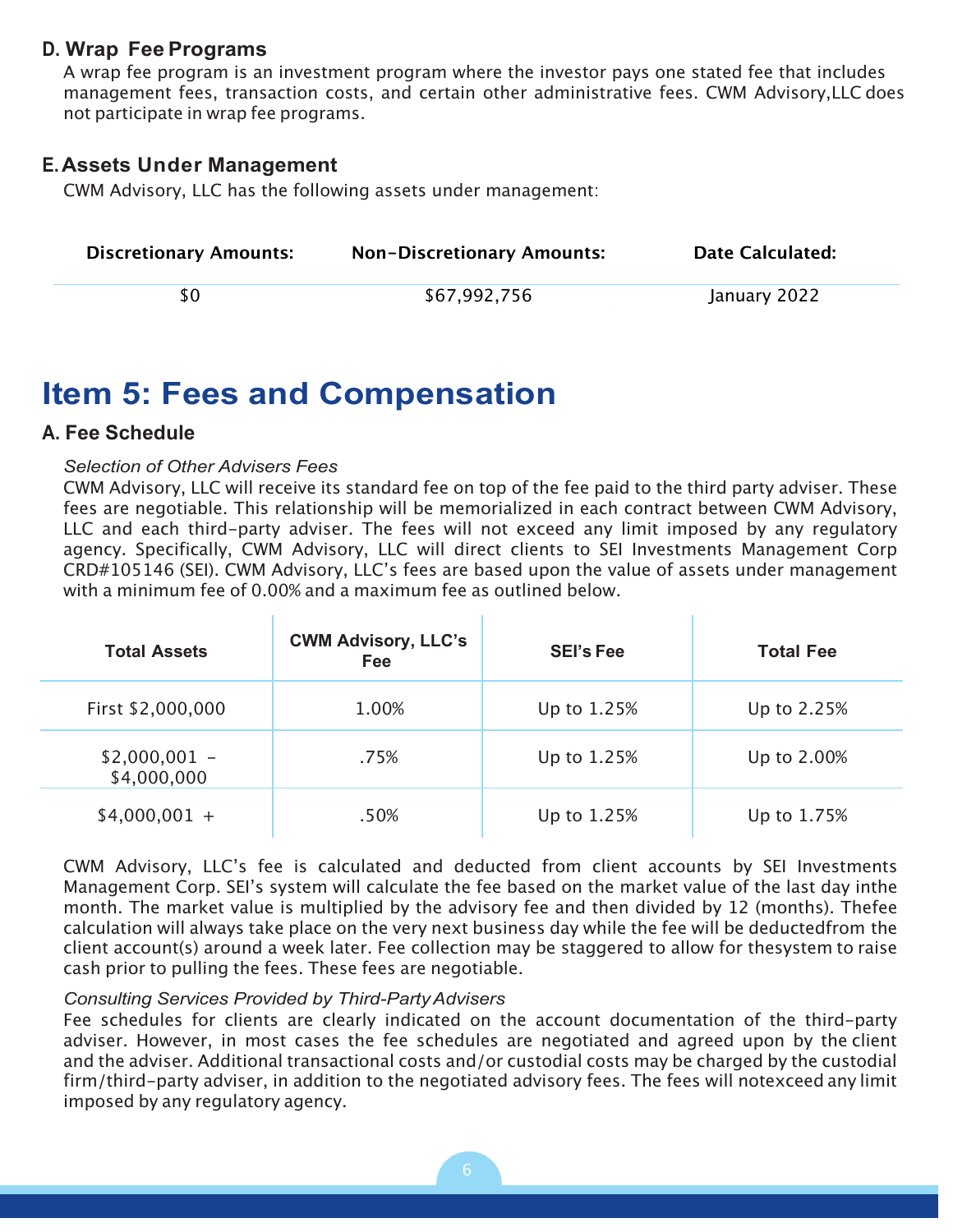Fee schedules for employee benefit plans subject to the Employee Retirement Income Security Act of 1974 ("ERISA") may be negotiated with the Plan Administrator and set a flat dollar amount per year. This flat fee may be based on the requested services, size of the plan, provisions in the Investment Policy Statement, number of employees, etc.

#### *Fixed Planning Fees*

#### **Fixed Fees**

The negotiable fixed rate for creating client financial plans is between \$300 and \$2,500.

#### *Ongoing Financial Planning Fees*

#### **Monthly Fixed Fees**

The negotiable monthly fee for ongoing financial planning services is between \$50 and \$275 per month.

Clients may terminate the agreement without penalty, for full refund of CWM Advisory, LLC's fees, within five business days of signing the Financial Planning Agreement. Thereafter, clients may terminate the Financial Planning Agreement generally upon written notice.

#### **B. Payment of Fees**

#### *Payment of Selection of Other Advisers Fees*

Fees for selection of SEI Investments Management Corp as third-party adviser are withdrawn directly from the client's accounts with client's written authorization by SEI. SEI will then pay CWM Advisory, LLC their portion of the fees earned. Fees are paid monthly in arrears.

#### *Payment of Consulting Services Provided by a Third-Party*

Fees for consulting services by a third-party adviser are withdrawn directly from the client's accounts with client's written authorization by PCS and MilleniuM. The third-party adviser will then pay CWM Advisory, LLC their portion of the fees earned. Fees are paid quarterly in arrears.

#### *Payment of Financial Planning Fees*

Financial planning fees are paid via EFT and credit card.

Fixed financial planning fees are paid 25% in advance, but never more than six months in advance, with the remainder due upon presentation of the plan.

#### *Payment of On-going Financial Planning Fees*

On-going financial planning fees are paid via EFT. CWM Advisory, LLC may also accept payment of financial planning fees by credit card. These payments are facilitated by AdvicePay. AdvicePay isa third party vendor that processes payments for CWM Advisory, LLC. The adviser has zero accessto the client's credit card or banking information. Clients are required to authorize each charge via AdvicePay. Fees are paid monthly in advance.

#### **C. Client Responsibility For Third Party Fees**

Clients are responsible for the payment of all third party fees (e.g., custodian fees, brokerage fees, mutual fund fees, transaction fees, etc.). Those fees are separate and distinct from the fees and expenses charged by CWM Advisory, LLC. Please see Item 12 of this brochure regarding broker-dealer/custodian.

#### **D. Prepayment of Fees**

CWM Advisory, LLC collects certain fees in advance and certain fees in arrears, as indicated above. Refunds for fees paid in advance but not yet earned will be refunded on a prorated basis and returned within fourteen days to the client via check from CWM Advisory, LLC.

Fixed fees that are collected in advance for discrete financial planning but unearned will berefunded based on the prorated amount of work completed at the point of termination.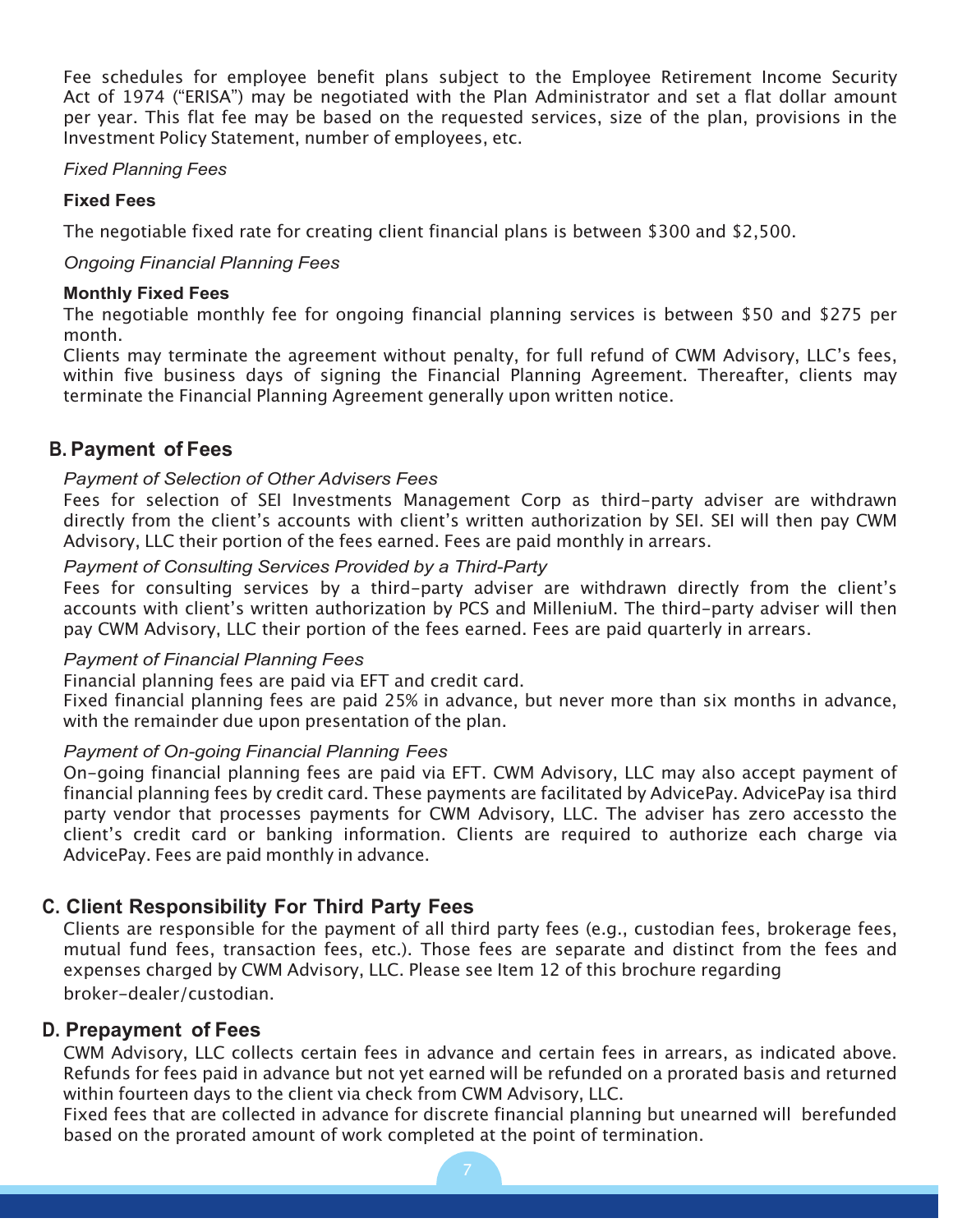Monthly fees paid in advance for ongoing financial planning are not refunded for the month in which the relationship is terminated since the client will have access to the financial planning services for that month.

#### **E.Outside Compensation For the Sale of Securities to Clients**

Representatives of CWM Advisory, LLC in their outside business activities (see Item 10 below) are licensed to accept compensation for the sale of insurance products to CWM Advisory, LLC clients. This presents a conflict of interest and gives the supervised person an incentive to recommend products based on the compensation received rather than on the client's needs. When recommending insurance products for which the supervised persons receive compensation, CWM Advisory, LLCwill document the conflict of interest in the client file and inform the client of the conflict of interest. Clients always have the right to decide whether to purchase CWM Advisory, LLC-recommended products and, if purchasing, have the right to purchase those products through other agents thatare not affiliated with CWM Advisory, LLC.

### **Item 6: Performance-Based Fees and Side-By-Side Management**

CWM Advisory, LLC does not accept performance-based fees or other fees based on a share of capital gains on or capital appreciation of the assets of a client.

### **Item 7: Types of Clients**

CWM Advisory, LLC generally provides advisory services to the following types of clients:

- Individuals
- High-Net-Worth Individuals
- Charitable Organizations
- Corporations or BusinessEntities

There is no account minimum for any of CWM Advisory, LLC's services.

### **Item 8: Methods of Analysis, Investment Strategies, & Risk of Loss**

#### **A. Methods of Analysis and Investment Strategies**

#### *Methods of Analysis*

CWM Advisory, LLC's methods of analysis include Modern portfolio theory.

Modern portfolio theory is a theory of investment that attempts to maximize portfolio expected return for a given amount of portfolio risk, or equivalently minimize risk for a given level of expectedreturn, each by carefully choosing the proportions of various asset.

#### *Investment Strategies*

CWM Advisory, LLC uses long term trading. **Investing in securities involves a risk of loss that you, as a client, should be prepared to bear.**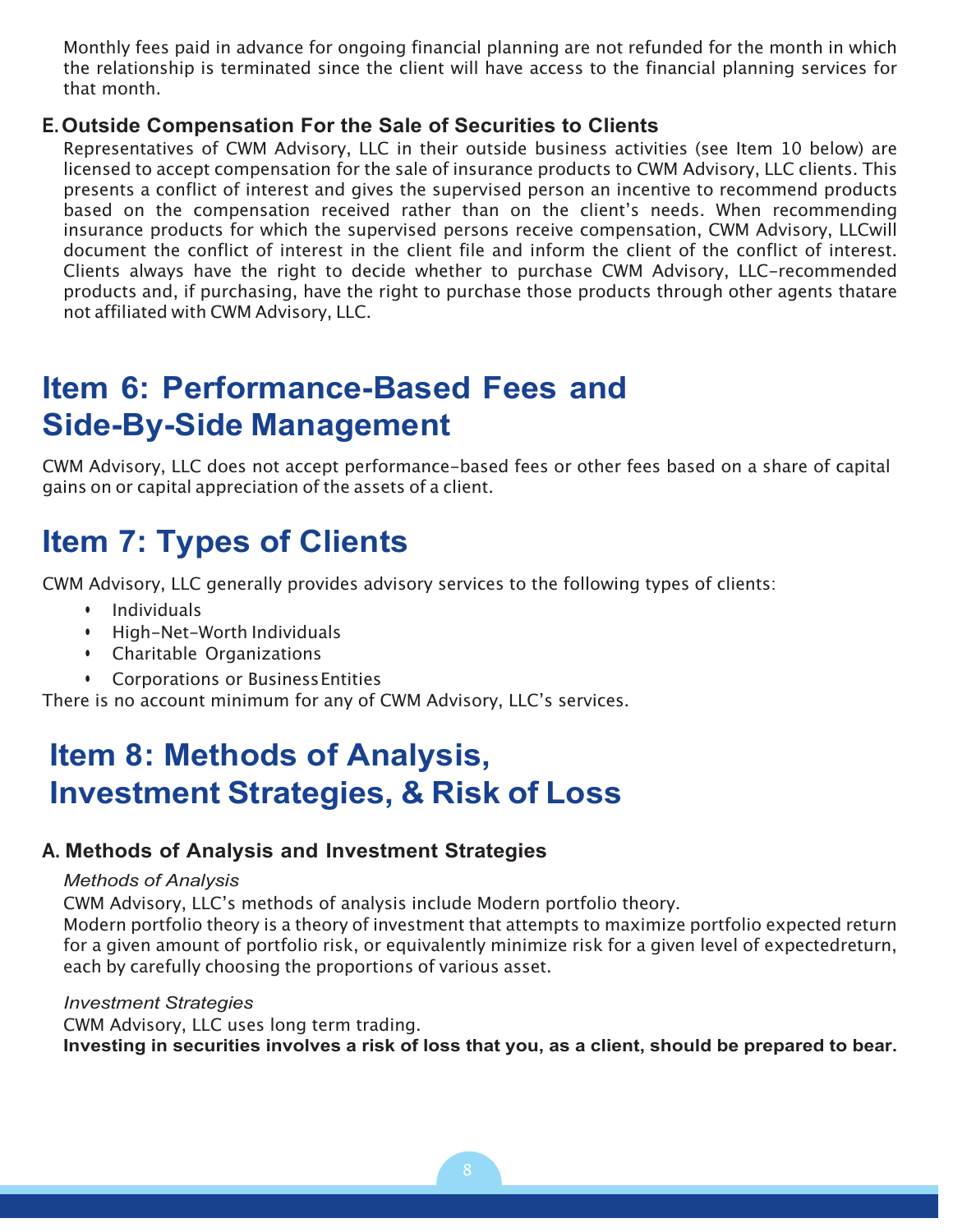#### **B. Material Risks Involved**

#### *Methods of Analysis*

**Modern portfolio theory** assumes that investors are risk averse, meaning that given two portfoliosthat offer the same expected return, investors will prefer the less risky one. Thus, an investor willtake on increased risk only if compensated by higher expected returns. Conversely, an investorwho wants higher expected returns must accept more risk. The exact trade-off will be the same for all investors, but different investors will evaluate the trade-off differently based on individual risk aversion characteristics. The implication is that a rational investor will not invest in a portfolio if a second portfolio exists with a more favorable risk-expected return profile – i.e., if for that level of risk an alternative portfolio exists which has better expected returns.

#### *Investment Strategies*

**Long-term trading** is designed to capture market rates of both return and risk. Due to its nature, the *long-term investment strategy can expose clients to various types of risk that will typically surface at various intervals during the time the client owns the investments. These risks include but are not limited to inflation (purchasing power) risk, interest rate risk, economic risk, market risk, and political/regulatory risk.*

**Selection of Other Advisers**: CWM Advisory, LLC's selection process cannot ensure that money managers will perform as desired and CWM Advisory, LLC will have no control over the day-to-day operations of any of its selected money managers. CWM Advisory, LLC would not necessarily be aware of certain activities at the underlying money manager level, including without limitation a money manager's engaging in unreported risks, investment "style drift" or even regulatory breachesor fraud. **Investing in securities involves a risk of loss that you, as a client, should be prepared to bear.**

#### **C. Risks of Specific Securities Utilized**

Clients should be aware that there is a material risk of loss using any investment strategy. The investment types listed below (leaving aside Treasury Inflation Protected/Inflation Linked Bonds) are not guaranteed or insured by the FDIC or any other government agency.

**Mutual Funds:** Investing in mutual funds carries the risk of capital loss and thus you may lose money investing in mutual funds. All mutual funds have costs that lower investment returns. The funds can be of bond "fixed income" nature (lower risk) or stock "equity" nature.

**Equity** investment generally refers to buying shares of stocks in return for receiving a future payment of dividends and/or capital gains if the value of the stock increases. The value of equity securities may fluctuate in response to specific situations for each company, industry conditions and the general economicenvironments.

**Fixed income** investments generally pay a return on a fixed schedule, though the amount of the payments can vary. This type of investment can include corporate and government debt securities, leveraged loans, high yield, and investment grade debt and structured products, such as mortgage and other asset-backed securities, although individual bonds may be the best known type of fixed income security. In general, the fixed income market is volatile and fixed income securities carry interest rate risk. (As interest rates rise, bond prices usually fall, and vice versa. This effect is usually more pronounced for longer-term securities.) Fixed income securities also carry inflation risk, liquidity risk, call risk, and credit and default risks for both issuers and counterparties. The risk ofdefault on treasury inflation protected/inflation linked bonds is dependent upon the U.S. Treasury defaulting (extremely unlikely); however, they carry a potential risk of losing share price value, albeitrather minimal. Risks of investing in foreign fixed income securities also include the general risk of non-U.S. investing described below.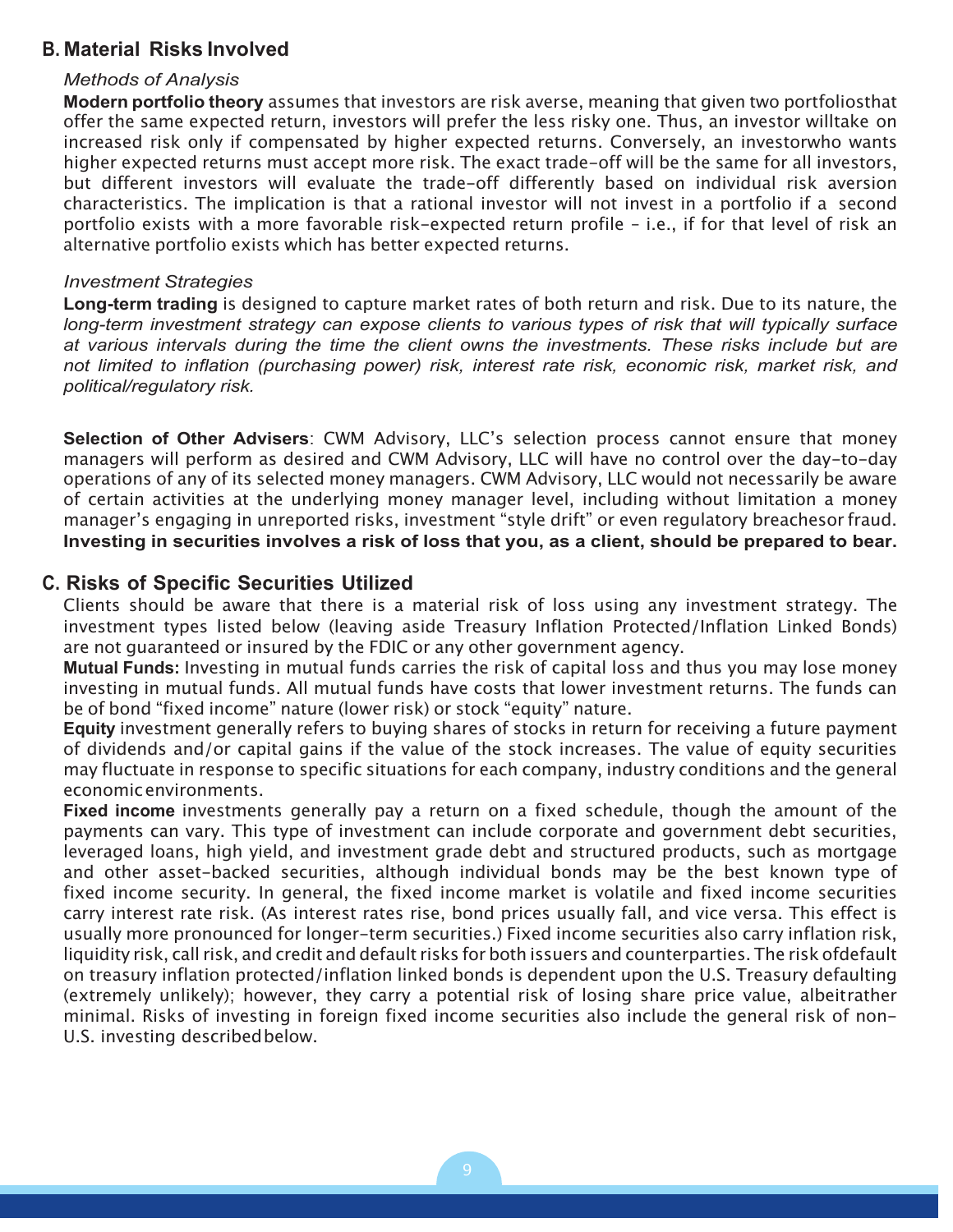**Exchange Traded Funds (ETFs):** An ETF is an investment fund traded on stock exchanges, similarto stocks. Investing in ETFs carries the risk of capital loss (sometimes up to a 100% loss in the case of a stock holding bankruptcy). Areas of concern include the lack of transparency in products and increasing complexity, conflicts of interest and the possibility of inadequate regulatory compliance. Precious Metal ETFs (e.g., Gold, Silver, or Palladium Bullion backed "electronic shares" not physical metal) specifically may be negatively impacted by several unique factors, among them (1) largesales by the official sector which own a significant portion of aggregate world holdings in gold and other precious metals, (2) a significant increase in hedging activities by producers of gold or other precious metals, (3) a significant change in the attitude of speculators and investors.

**Real estate** funds (including REITs) face several kinds of risk that are inherent in the real estate sector, which historically has experienced significant fluctuations and cycles in performance. Revenues and cash flows may be adversely affected by: changes in local real estate market conditions due to changes in national or local economic conditions or changes in local property market characteristics; competition from other properties offering the same or similar services;changes in interest rates and in the state of the debt and equity credit markets; the ongoing needfor capital improvements; changes in real estate tax rates and other operating expenses; adversechanges in governmental rules and fiscal policies; adverse changes in zoning laws; the impact ofpresent or future environmental legislation and compliance with environmental laws.

**Annuities** are a retirement product for those who may have the ability to pay a premium now andwant to guarantee they receive certain monthly payments or a return on investment later in thefuture. Annuities are contracts issued by a life insurance company designed to meet requirement or other long-term goals. An annuity is not a life insurance policy. Variable annuities are designed to be longterm investments, to meet retirement and other long-range goals. Variable annuitiesare not suitable for meeting short-term goals because substantial taxes and insurance companycharges may apply if you withdraw your money early. Variable annuities also involve investment risks, just as mutual funds do.

**Commodities** are tangible assets used to manufacture and produce goods or services. Commodity prices are affected by different risk factors, such as disease, storage capacity, supply, demand, delivery constraints and weather. Because of those risk factors, even a well-diversified investment in commodities can be uncertain.

**Non-U.S.** securities present certain risks such as currency fluctuation, political and economic change, social unrest, changes in government regulation, differences in accounting and the lesser degree of accurate public information available.

**Past performance is not indicative of future results. Investing in securities involves a risk of loss that you, as a client, should be prepared to bear.**

### **Item 9: Disciplinary Information**

#### **A. Criminal or Civil Actions**

There are no criminal or civil actions to report.

#### **B. Administrative Proceedings**

There are no administrative proceedings to report.

#### **C. Self-regulatory Organization (SRO)Proceedings**

There are no self-regulatory organization proceedings to report.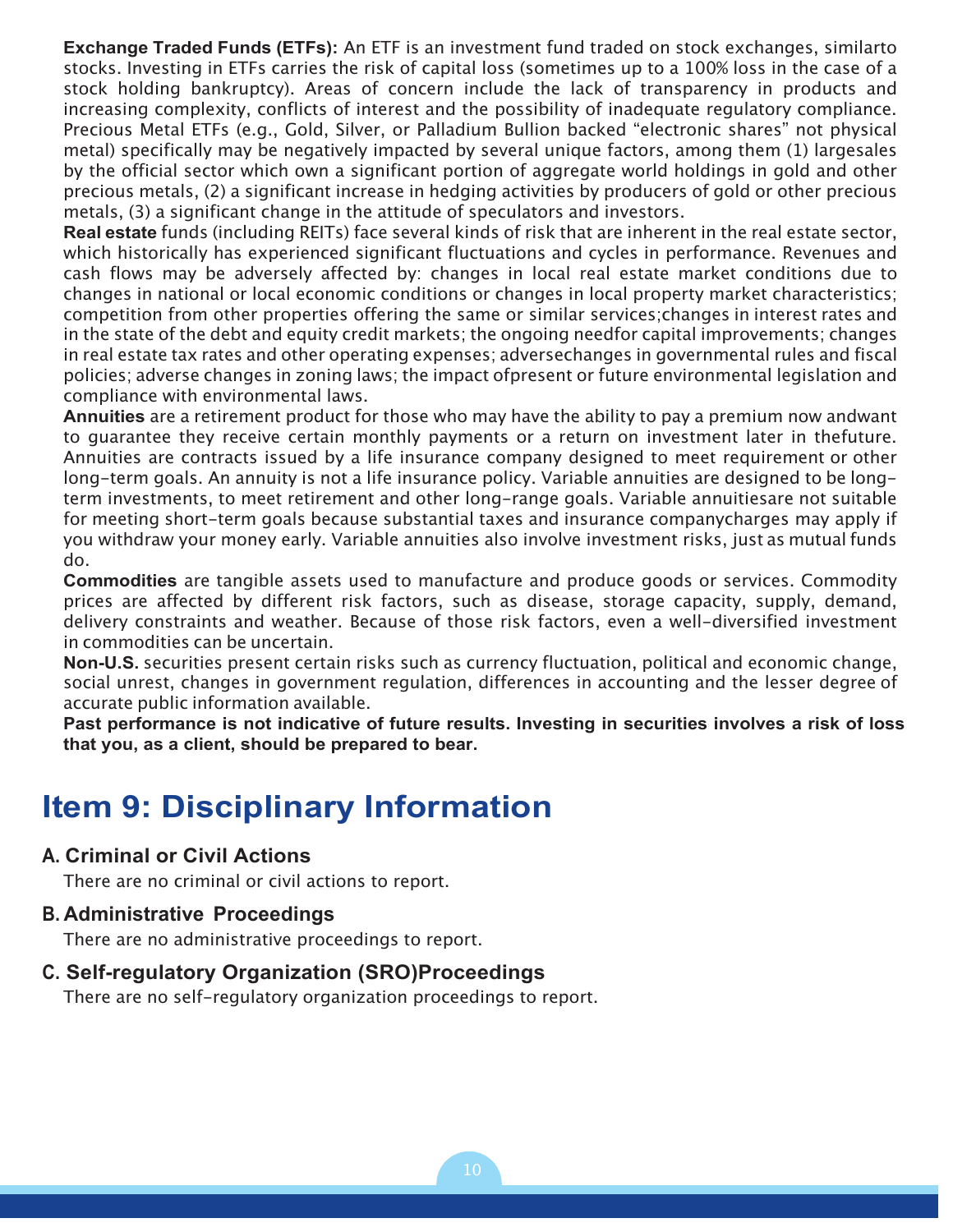### **Item 10: Other Financial Industry Activities and Affiliations**

#### **A. Registration as a Broker/Dealer or Broker/Dealer Representative**

Neither CWM Advisory, LLC nor its representatives are registered as, or have pending applications to become, a broker/dealer or a representative of a broker/dealer.

#### **B. Registration as a Futures Commission Merchant, Commodity Pool Operator, or a Commodity Trading Advisor**

Neither CWM Advisory, LLC nor its representatives are registered as or have pending applications to become either a Futures Commission Merchant, Commodity Pool Operator, or Commodity Trading Advisor or an associated person of the foregoing entities.

#### **C. Registration Relationships Material to this Advisory Business and Possible Conflicts of Interests**

Tristan Lee Jacobi, CFP® is an independent licensed insurance agent, and from time to time, will offer clients advice or products from those activities. Clients should be aware that these services pay a commission or other compensation and involve a conflict of interest, as commissionable products conflict with the fiduciary duties of a registered investment adviser. CWM Advisory, LLC always acts in the best interest of the client; including the sale of commissionable products to advisory clients. Clients are in no way required to utilize the services of any representative of CWM Advisory, LLC in connection with such individual's activities outside of CWM Advisory, LLC. Insurance products will not be offered to clients unless the individual CWM Advisory, LLC representative is appropriately licensed to sell insurance products within the applicable state. He spends approximately 40 hoursa week on this outside business activity.

Harold Lynn Carmean is an independent licensed insurance agent, and from time to time, will offer clients advice or products from those activities. Clients should be aware that these services pay a commission or other compensation and involve a conflict of interest, as commissionable products conflict with the fiduciary duties of a registered investment adviser. The supervised person has an incentive to recommend investment products based on the compensation received, rather thanon a client's needs. CWM Advisory, LLC always acts in the best interest of the client; including thesale of commissionable products to advisory clients. Clients are in no way required to utilize theservices of any representative of CWM Advisory, LLC in connection with such individual's activities outside of CWM Advisory, LLC. Insurance products will not be offered to clients unless the individualCWM Advisory, LLC representative is appropriately licensed to sell insurance products within theapplicable state. He spends approximately 40 hours a week on this outside business activity.

Harold Lynn Carmean is President of Creative Wealth Management, LLC. This entity is used for payroll and receiving income generated from insurance product and services delivered by Harold Lynn Carmean in his role as an independent licensed insurance agent. He spends approximately 2 hours a month on this outside business activity.

Laura Elizabeth Balback is Chief Compliance Officer & Partner of Creative Wealth Management, LLC. This entity is used for payroll purposes. She spends approximately 15 hours a month on this outside business activity.

Tristan Lee Jacobi, CFP® is a financial advisor & Partner of Creative Wealth Management, LLC. This entity is used for payroll and receiving income generated from insurance product and services delivered by Tristan Lee Jacobi, CFP® in his role as an independent licensed insurance agent. He spends approximately 2 hours a month on this outside business activity.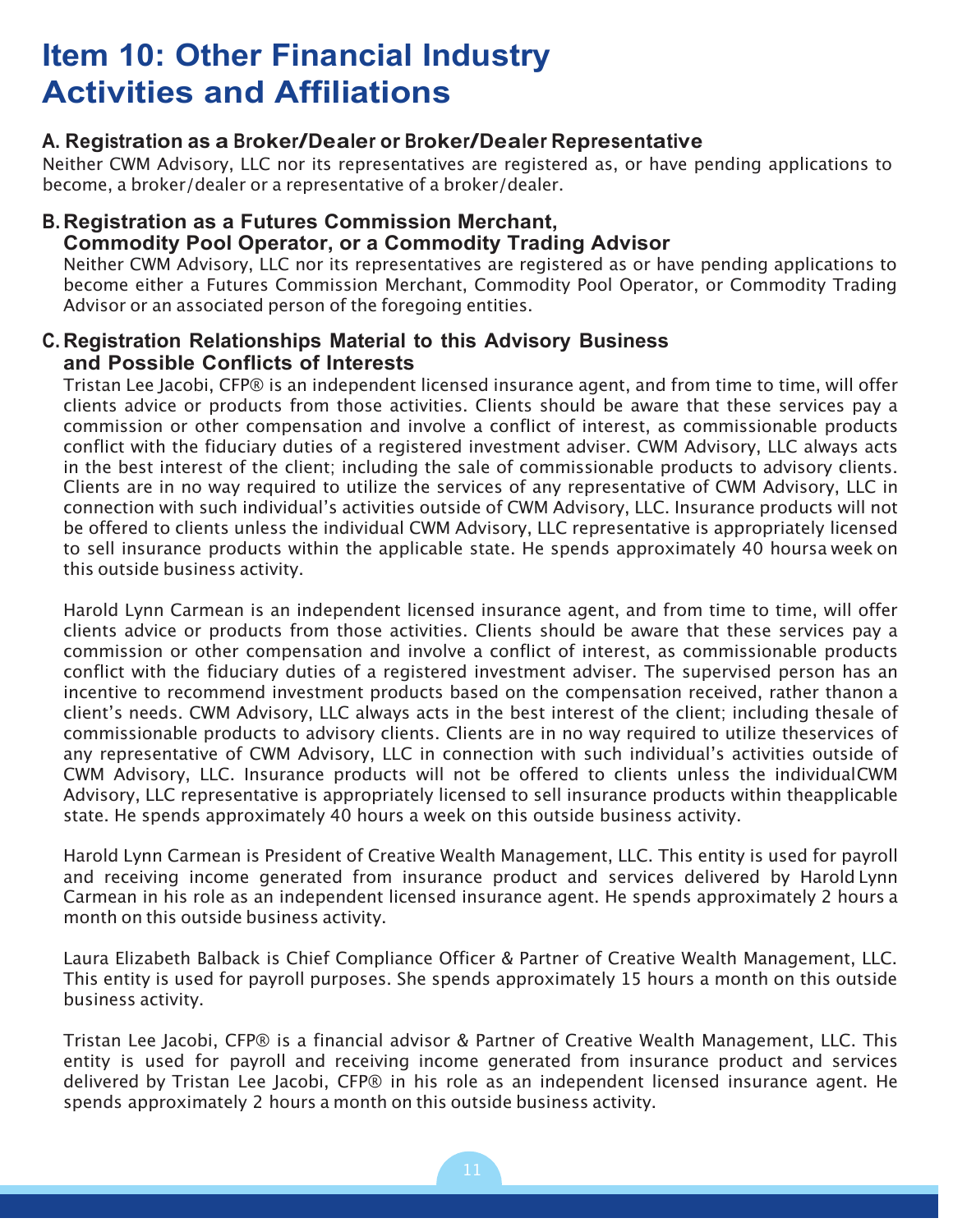#### **D.Selection of Other Advisers or Managers and How This Adviser is Compensated for Those Selections**

CWM Advisory, LLC will direct clients to third-party investment advisers to manage all of the client's assets. Clients will pay CWM Advisory, LLC its standard fee in addition to the standard fee for the advisers to which it directs those clients. This relationship will be memorialized in each contract between CWM Advisory, LLC and each third-party advisor. The fees will not exceed any limit imposed by any regulatory agency. CWM Advisory, LLC will always act in the best interests of theclient, including when determining which third-party investment adviser to recommend to clients. CWM Advisory, LLC will ensure that all recommended advisers are licensed, or notice filed in thestates in which CWM Advisory, LLC is recommending them to clients.

### **Item 11: Code of Ethics, Participation or Interest in Client Transactions and Personal Trading**

#### **A. Code ofEthics**

CWM Advisory, LLC has a written Code of Ethics that covers the following areas: Prohibited Purchases and Sales, Insider Trading, Personal Securities Transactions, Exempted Transactions, Prohibited Activities, Conflicts of Interest, Gifts and Entertainment, Confidentiality, Service on a Board of Directors, Compliance Procedures, Compliance with Laws and Regulations, Procedures and Reporting, Certification of Compliance, Reporting Violations, Compliance Officer Duties, Training and Education, Recordkeeping, Annual Review, and Sanctions. CWM Advisory, LLC's Code of Ethics isavailable free upon request to any client or prospective client.

#### **B. Recommendations Involving Material Financial Interests**

CWM Advisory, LLC does not recommend that clients buy or sell any security in which a related person to CWM Advisory, LLC or CWM Advisory, LLC has a material financial interest.

#### **C. Investing Personal Money in the Same Securities as Clients**

CWM Advisory, LLC does not recommend specific securities to clients and therefore representatives of CWM Advisory, LLC do not buy or sell securities for themselves that they also recommend toclients.

#### **D. Trading Securities At/Around the Same Time as Clients' Securities**

CWM Advisory, LLC does not trade client securities.

### **Item 12: Brokerage Practices**

#### **A. Factors Used to Select Custodians and/or Broker/Dealers**

Custodians/broker-dealers will be recommended based on CWM Advisory, LLC's duty to seek "best execution," which is the obligation to seek execution of securities transactions for a client on the most favorable terms for the client under the circumstances. Clients will not necessarily pay the lowest commission or commission equivalent.

CWM Advisory, LLC will recommend that clients custody with SEI Investments Management Corp.

- 1. Research and Other Soft-Dollar Benefits CWM Advisory, LLC does not trade client's accounts and therefore receives no research, product, or services from a broker-dealer ("soft dollar benefits").
- 2.Brokerage for ClientReferrals CWM Advisory, LLC receives no referrals from a broker-dealer or third party in exchange for using that broker-dealer or third party.
- 3. Clients Directing Which Broker/Dealer/Custodian to Use CWM Advisory, LLC does not trade client's accounts.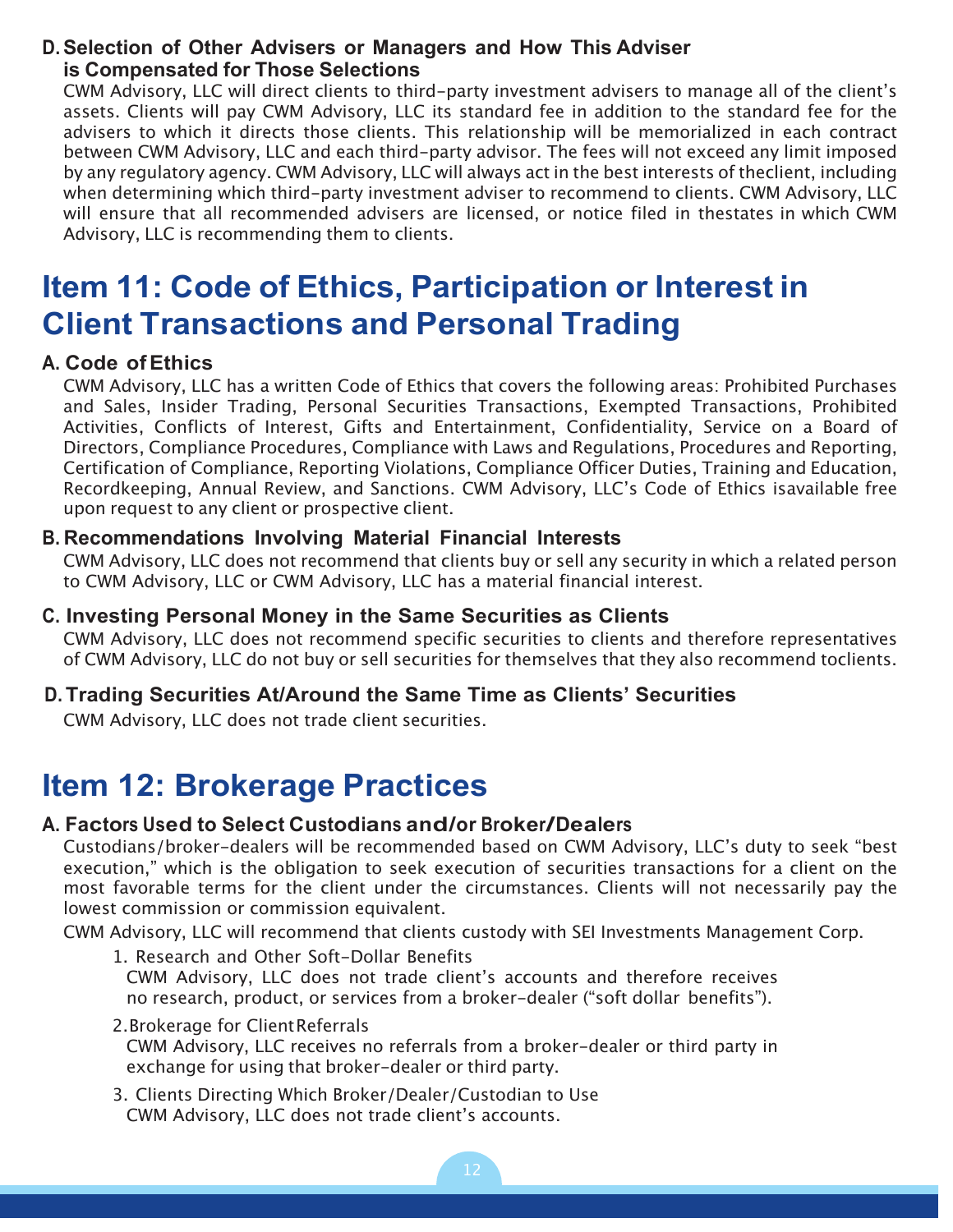#### **B. Aggregating (Block) Trading for Multiple Client Accounts**

CWM Advisory, LLC does not trade clients' accounts and therefore does not have the ability to block trade purchases across accounts.

### **Item 13: Review of Accounts**

#### **A. Frequency and Nature of Periodic Reviews and Who Makes Those Reviews**

CWM Advisory, LLC reviews client accounts on a quarterly basis. As part of their quarterly review process, CWM Advisory, LLC evaluates account performance information alongside client goals and risk tolerance, making adjustments to the allocation if necessary. SEI monitors investment accounts on a daily basis making changes to the underlying securities, managers, and asset allocation as needed. Annual suitability reviews are completed on any account in which SEI acts as a co-advisor (ETFs, DFS, and Separately Managed Accounts).

All financial planning accounts are reviewed upon financial plan creation and plan delivery by Harold L Carmean, President. Financial planning clients are provided a one-time financial plan concerning their financial situation. After the presentation of the plan, there are no further reports. Clients may request additional plans or reports for a fee.

#### **B. Factors That Will Trigger a Non-Periodic Review of Client Accounts**

Reviews may be triggered by material market, economic or political events, or by changes in client's financial situations (such as retirement, termination of employment, physical move, or inheritance).

With respect to financial plans, CWM Advisory, LLC's services will conclude for one time financial planning and if the client elects ongoing services, the services will be provided as described in Item 4B of Form ADV Part 2A.

#### **C. Content and Frequency of Regular Reports Provided to Clients**

Each client of CWM Advisory, LLC's advisory services provided on an ongoing basis will receive, at least quarterly, a report detailing the client's account, including assets held, asset value, and calculation of fees. This written report will come from the custodian. Each financial planning client will receive the financial plan upon completion.

### **Item 14: Client Referrals and Other Compensation**

#### **A. Economic Benefits Provided by Third Parties for Advice Rendered to Clients**

*(Includes Sales Awards or Other Prizes)* CWM Advisory, LLC does not receive any economic benefit, directly or indirectly from any third party for advice rendered to CWM Advisory, LLC's clients.

#### **B. Compensation to Non – Advisory Personnel for Client Referrals**

CWM Advisory, LLC does not directly or indirectly compensate any person who is not advisory personnel for client referrals.

### **Item 15: Custody**

CWM Advisory, LLC does not withdraw fees from client accounts. CWM Advisory, LLC does not take custody of client accounts at any time. Fees for selection of SEI Investments Management Corp as third-party adviser are withdrawn directly from the client's accounts with client's written authorization by SEI. SEI will then pay CWM Advisory, LLC their portion of the fees earned. Fees are paid monthly in arrears. The fee is calculated based on a percentage of the portfolio's daily net assets. Billing is pro-rated in the client's first month with CWM Advisory, LLC and SEI Investments Management Corp.